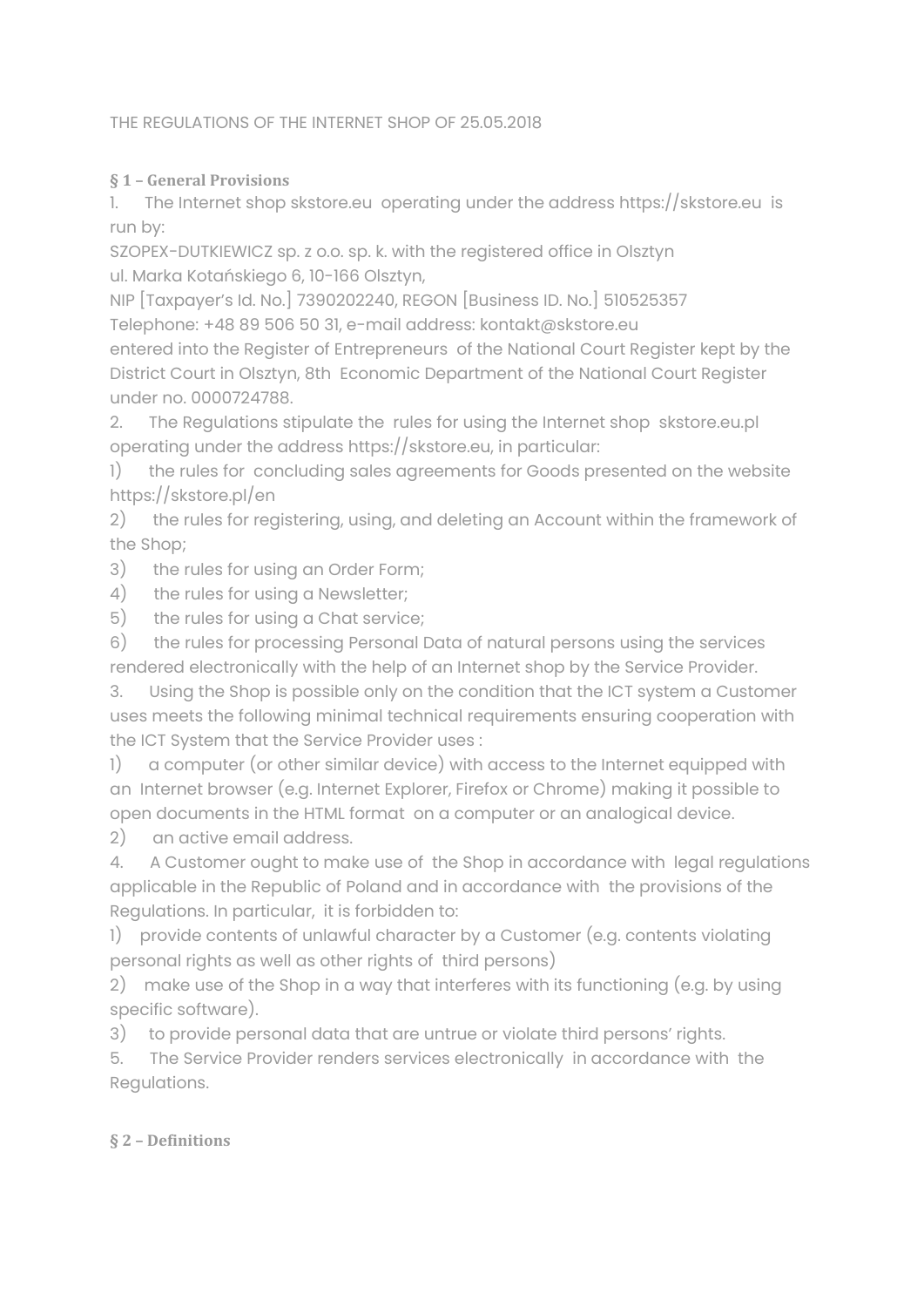1. The following expressions used in these Regulations have the meaning specified below:

1) The Address of Electronic Mail-marking of an ICT system enabling communication with the help of electronic communication means.

2) Personal data – all and any information concerning a natural person that is identified or can be identified processed by the Service Provider for rendering the Services specified in these Regulations as well as for statistical purposes connected with running an Internet shop.

3) A Registration Form – a form filled out by a User in order to set up an Account available under the address https://worldbox.pl/en/register

4) An Order Form – a functionality of the Shop that makes it possible for a Customer to purchase Goods without registering an Account.

5) The Shop –an Internet platform for selling Goods according to the rules specified in the Regulations, operating under the address: https://skstore.eu/

6) A Customer – a natural or a legal person that has registered an Account in the Shop or has placed an order through an Order Form.

7) An Account – a login assigned to a Customer (an email address) and a password chosen by Him making it possible to place orders without filling out an Order Form every time, to view history of orders, to subscribe to a Newsletter, and to change the data provided.

8) A Login – a string of characters entered by a User into the Internet shop on the stage of creating an Account making further User's identification possible while making use of the Internet shop.

9) A Newsletter – a service rendered by SZOPEX-DUTKIEWICZ sp. z o.o. sp.k. that involves sending information to an email address or a telephone number indicated by a subscriber cyclically including commercial information within the meaning of Act on Rendering Services Electronically of 18 July 2002 (Journal of Laws 2002, no. 144, item 1204 as amended) about events, competitions, discounts, and promotions connected with the Shop's activity.

10) The Regulations – these Regulations of the Internet shop. The Regulations are available under the address https://skstore.eu/content/regulations,377.html

11) The Seller - SZOPEX-DUTKIEWICZ sp. z o.o. sp. k., ul. Kotańskiego 6, 11-041 Olsztyn, NIP 7390202240, REGON 510525357 entered into the Register of Entrepreneurs of the National Court Register kept by the District Court in Olsztyn 8th Economic Department of the National Court Register under no. 0000724788.

12) An ICT System – a complex of ICT devices and software that cooperate with each other making it possible to process, store, send, and receive data through a telecommunications network within the meaning of Telecommunications Law Act of 16 July 2004 (Journal of Laws 2004, no. 171, item 1800 as amended).

13) The Means of Electronic Communications – technical solutions including ICT devices and software tools cooperating with them making it possible to communicate individually over a distance making use of data transmission between ICT Systems, in particular electronic mail.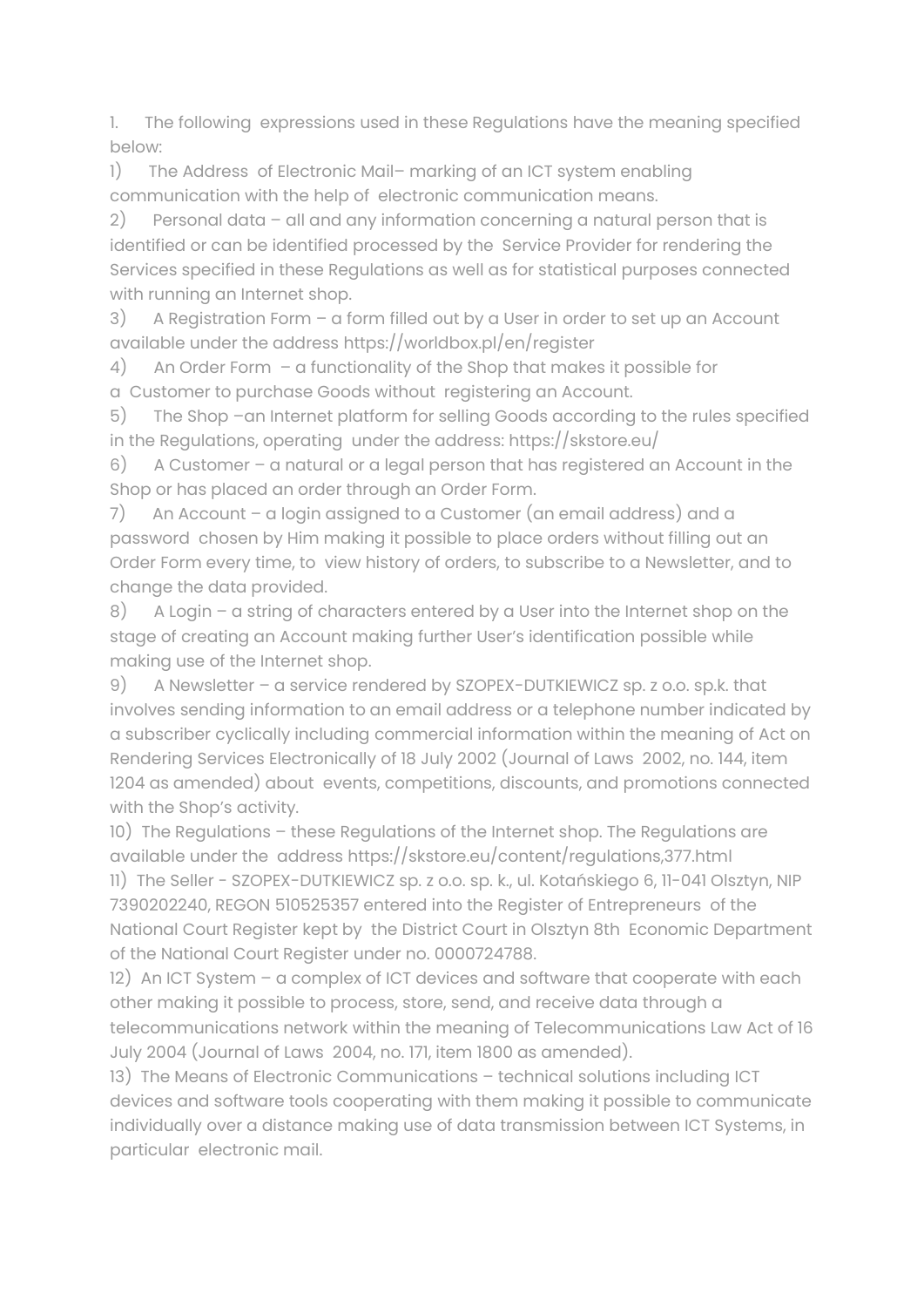14) An Agreement – an agreement on rendering services electronically between the Service Provider and a User.

15) GDPR – Regulation (EU) 2016/679 of the European Parliament and of the Council of 27 April 2016 on the protection of natural persons with regard to the processing of personal data and on the free movement of such data, and repealing Directive 95/46/EC (General Data Protection Regulation).

16) Services – services rendered by the Service Provider for the benefit of a User through the Shop (services rendered electronically);

17) A User – a natural person, a legal person or an organizational unit that is not a legal person to which legal regulations assign legal capacity being a service recipient within the meaning of art. 2 pt. 7 ARSE making use of Services of the Internet shop on the basis of an Agreement.

18) The Service Provider – SZOPEX-DUTKIEWICZ sp. z o.o. sp. k., ul. Kotańskiego 6, 11-041 Olsztyn, NIP 7390202240 REGON 510525357 entered into the Register of Entrepreneurs of the National Court Register kept by the District Court in Olsztyn, 8th Economic Department of the National Court Register under no. 0000724788.

19) ARSE – Act on Rendering Services Electronically of 18 July 2002 (Journal of Laws 2002, no. 144, item 1204 as amended).

20) An Order – a Service involving submitting an order for purchasing Goods through the Internet shop.

21) Goods – products that can be purchased through the Shop.

22) A Consumer – a natural person purchasing Goods for a purpose that is not connected with professional or business activity.

# **§ 3 – Services Rendered Electronically**

1. Making use of the Shop's services is free of charge.

2. A User declares that he is entitled to conclude an Agreement with the Service Provider. Concluding an Agreement with the Service Provider is possible only by the Users who are at least 13 (thirteen) years old, and possess at least limited legal capacity.

3. In order to set up an Account in the Shop (Registration), one ought to provide the Personal Data that are marked as compulsory (first name, surname, email address), choose a password, accept the Regulations, and click the button "Continue." The User's Login is the Address of Electronic Mail provided during the registration.

4. Logging on to the Account at the shop takes place with the use of the Address of Electronic Mail provided during the registration, and a unique password that is known to the authorized User only.

5. The Service Provider recommends that a User changes the password not more rarely than every 30 days, and sets up a password that meets the requirements for the so-called strong password consisting of at least 8 characters of capital and lower-case letters, digits or special signs.

6. The Service Provider also makes it possible for a User to log on to the Shop using the applications of Facebook, PayPal, and Google +. The rules for using the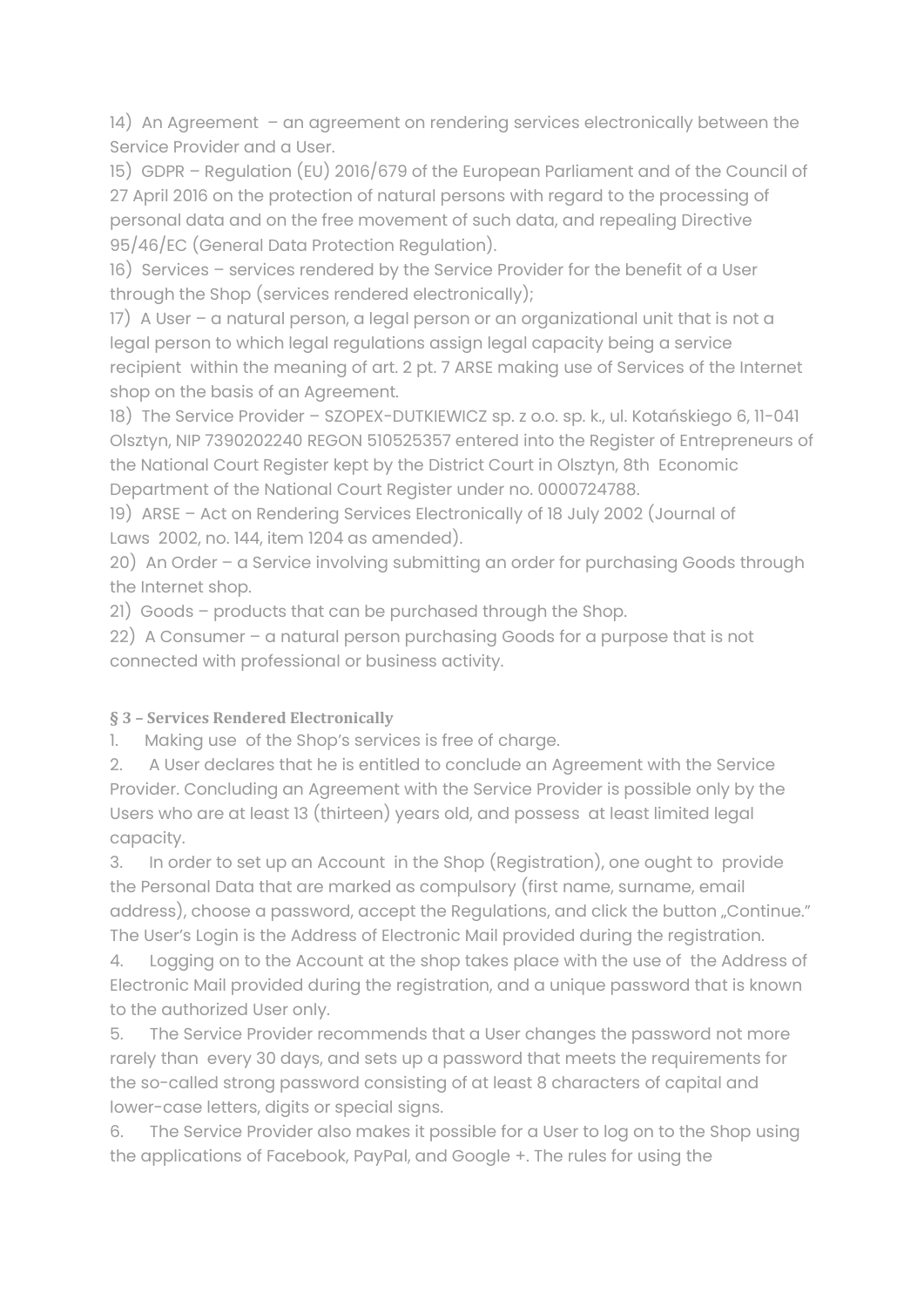applications that are mentioned in the previous sentence are specified in the regulations made available by their service providers.

7. The Service Provider can also process other necessary Personal Data in order to make it possible for the User to make full use of an Account's functionalities in the Shop (functionalities that are available only to the Users that have set up an Account)

- 1) My addresses (the address for order processing);
- 2) My orders (the history of orders processed);
- 3) Complaints (information concerning complaining about Goods)
- 4) Queries to the staff (the history and contents directed to the Shop's staff);
- 5) Favourite products (products marked by a User as Favourites);
- 6) Newsletter (the Address of Electronic Mail, a list of active newsletters)
- 7) My return of goods (information concerning returning Goods)

8. An Agreement is concluded at the moment of the User receiving the confirmation of a correct registration at the Shop sent by the Service Provider to the email address provided by the User on the registration stage. The Agreement is concluded for an unspecified period of time. A Customer has the right to delete his Account at any moment. In order to do it, he ought to send an email with a demand of deleting it to the address: kontakt@skstore.eu, providing his email address used during registration. The Account will be deleted immediately after receiving the email.

9. If a Customer violates the rules that are mentioned in § 1 para. 4 of the Regulations, the entity running the Shop will request the Customer to refrain from or to cancel violations within an appropriate term. If this request turns out to be ineffective, then the entity running the Shop will delete the Account belonging to the Customer. 10. In order to submit an order with the help of an Order Form and to conclude a sales agreement (§ 5), one ought to provide the Personal Data marked as compulsory, that is:

1) address data (the first name; surname; street and building number; post code; locality; country; the address of electronic mail; telephone number)

2) data for issuing an invoice, if a User wants to receive an invoice (firm, firm's address, NIP number)

3) delivery and payment (delivery manner, payment method) and accept the regulations.

11. Moreover, the Service Provider makes it possible for a User to browse contents placed in the Shop.

12. The Service Provider makes it possible for all Users to contact the Service Provider with the help of the Chat service that is a tool which is available on the Internet website https://worldbox.pl/en/. Making use of the service is free of charge. An Agreement on rendering the service is concluded for an indefinite period of time. Starting using the service requires clicking the red stripe with the information "Available (9:00am-5:00pm, Mon -Fri)," and entering the issue that is of interest for a User then. Finishing contact through the Chat service takes place by closing the window of the Chat service.

13. In order to make use of the Newsletter Service, one ought to go to the website https://skstore.eu, enter one's Address of Electronic Mail in the right place, the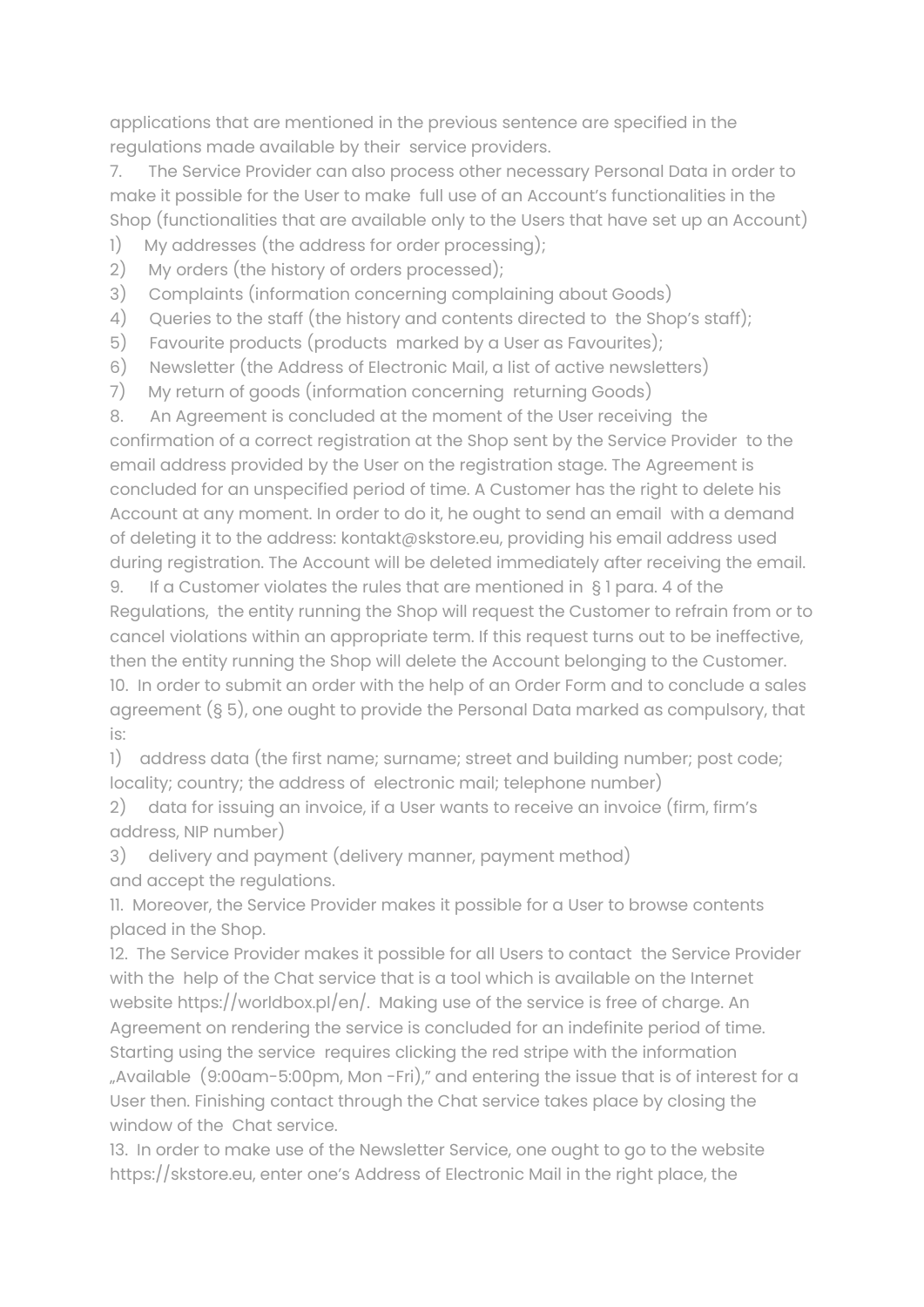telephone number in case of a wish to receive text messages, and click the button "Subscribe." An email including a verification link will be sent to the provided Address of Electronic Mail. Making use of a newsletter will start after clicking the indicated link (the moment of starting rendering the Newsletter Service).

14. Making use of the Newsletter Service is voluntary, indefinite, and free of charge. 15. Providing the Address of Electronic Mail is necessary for implementing the Newsletter Service.

16. A User can give up using the Newsletter Service at any moment. In order to give up: 17. A User possessing an Account can give up the service by using the functionality of "Newsletter;"

18. Every User can give up the Newsletter by using the option of giving up included in the contents of an email, giving the email address then, and clicking "unsubscribe" or sending a demand of giving up to the electronic mail address kontakt@skstore.eu 19. Making use of the possibilities of giving up the Newsletter Service above results in deleting the email address and telephone number from the list of subscribers. The User will receive a confirmation of giving up the Newsletter Service to his Address of Electronic Mail after reporting the fact of giving up efficiently.

**§ 4 – Submitting an Order and concluding a sales agreement**

1. There is sale of goods conducted in the Shop with the use of the Internet.

2. The information about the Goods placed on the Internet websites of the Shop such as the price, description, technical parameters and others constitute an invitation to conclude the agreement that is mentioned in art. 71 of the Civil Code.

3. Orders can be submitted electronically through the Internet website of the Shop 7 days a week and 24 hours a day.

4. In order to submit an order, a Customer ought to choose the Goods ordered by adding the Goods to the basket. A Customer has the possibility of modification both in terms of the scope of entered data and the goods selected in the course of submitting an order until the moment of clicking "I order and pay." Moreover, a Customer is obliged to choose the manner of delivery, the manner of payment, and possibly the data necessary for issuing a VAT Invoice.

5. A Customer's consent for the contents of the regulations and providing personal data marked as compulsory are a condition for submitting an order. Providing the data takes place through the Account service or by providing data in the Order Form.

6. Submitting an Order by a Customer results in offering the Seller to conclude an agreement within the meaning of the regulations of the Civil Code concerning the Goods covered by the order. The Seller confirms having received the offer by sending an automatic message entitled "New Order" to the address indicated by the Customer.

7. After receiving the offer mentioned in para. 6, the Seller verifies the order received. The sales agreement is conclude at the moment of receiving the email "The Order has been accepted for processing." by the Customer.

8. The orders submitted are visible in the bookmark "the history of orders" that is available for the Customers possessing an Account.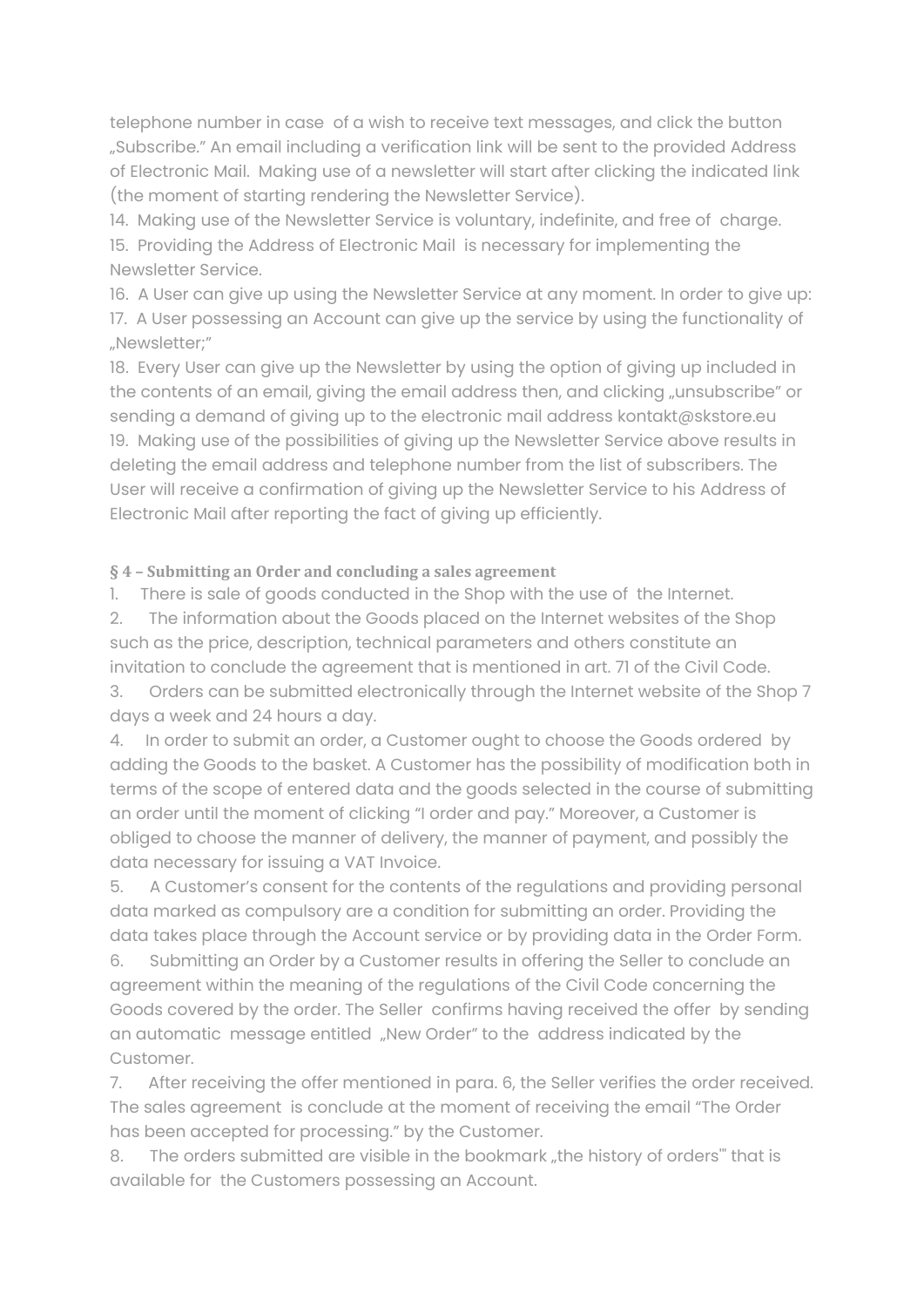9. A Customer has the possibility of verifying, changing, and cancelling the order submitted until the moment of implementing an order by contacting the Shop's staff under the telephone number +48 89 506 50 31 or electronically to the address kontakt@skstore.eu. A sales agreement is concluded in the Polish language with the contents that is compliant with the regulations.

10. An Order is implemented by the Shop within 2 business days. This means that the goods ordered are handed over to the entity that is responsible for delivery within this term.

11. Processing orders takes place only on business days that is from Monday to Friday with the exclusion of bank holidays.

# **§ 5 – Price and payment method**

1. The prices are indicated directly next to the goods presented on the website. The prices include all components including VAT in the currently applicable rate (subject to para. 3). The prices are expressed in zlotys (PLN). We do not reduce prices by VAT in case of foreign orders.

2. The price indicated by all Goods is binding from the moment of confirming an order.

3. The information on the delivery cost is published during submitting an order. The delivery cost is added to the price of the goods ordered. The detailed rules for determining the final delivery cost of goods which a Customer is obliged to cover are specified in § 6.

4. The total value of an order is indicated after choosing the goods and delivery manner by a Customer.

5. The Shop reserves the right to change the prices of goods, to conduct and cancel promotions and sales. However, the orders submitted before the change of a price and the terms of promotions or sales will be processed with the retention of the prices that are binding in accordance with para. 3.

6. A cash register receipt is attached to each order. A VAT invoice is attached at a Customer's request.

7. A Customer has the possibility to pay the price as he wishes:

1) when collecting the parcel – cash on delivery,

2) by a traditional bank or post transfer (3 business days to pay for an order): Transfer data:

SZOPEX – DUTKIEWICZ sp. z o.o. sp. k.

Marka Kotańskiego 6

10-166 OLSZTYN

Bank CITI Handlowy

the account number 95 1030 1218 0000 0000 9279 8003

3) through an Account in the PayPal service (2 h to pay for an order)

4) through the tpay.com system (2 h to pay for an order) run by the National Payment Integrator S.A. with the registered office in Poznań also with the help of:

- an electronic bank transfer (online),

- a payment card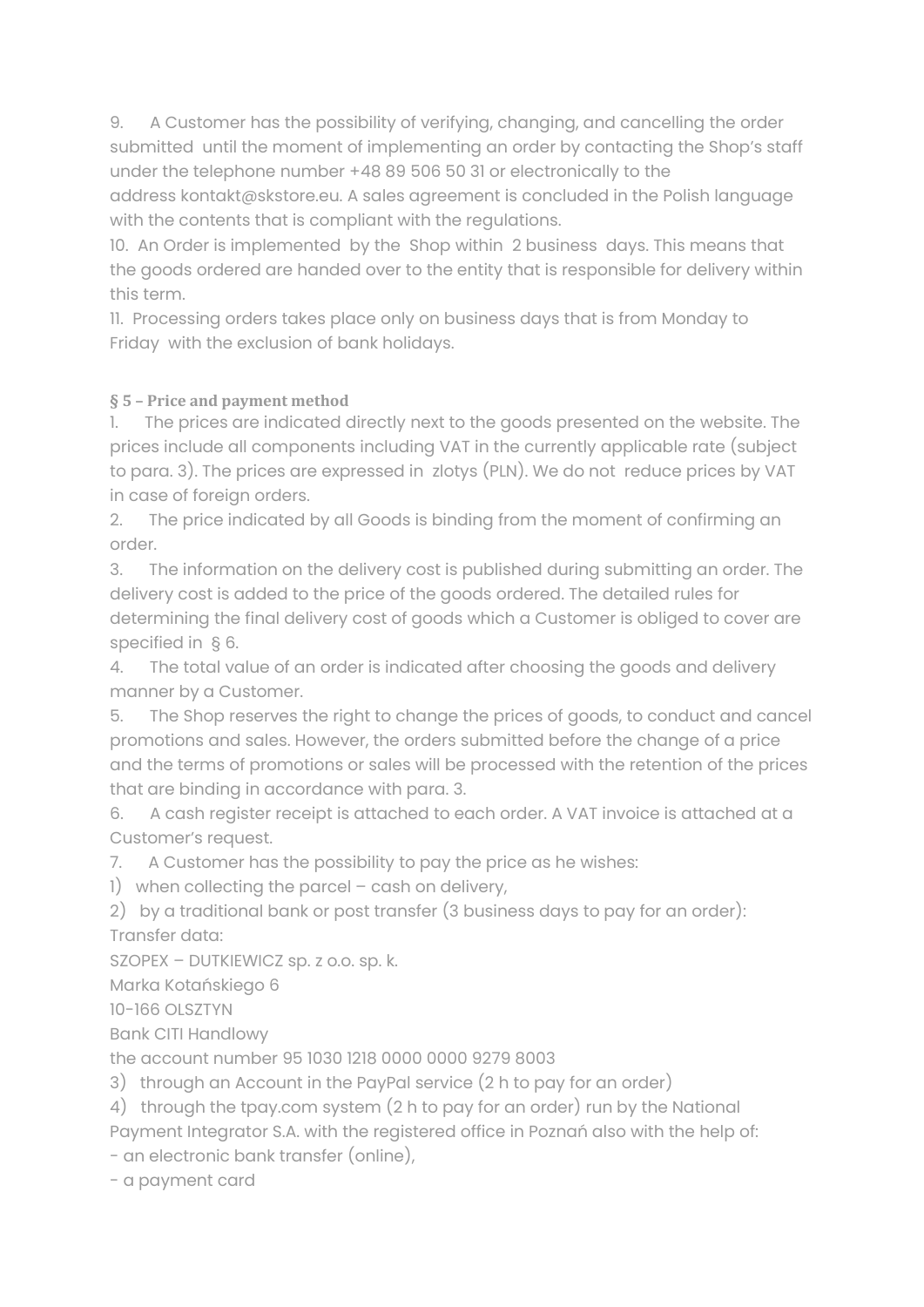#### - a QR code

(a full list of payment channels in the tpay.com system is available here) 5) with the help of a BLIK

6) with the help of a gift card (2 h to pay for an order)

8. In case of indicating a delivery address outside the territory of the Republic of Poland, a Customer does not have the possibility of making a payment in the way specified in para. 7 pt. 1).

9. A Customer is entitled to obtain a discount assigned by the Seller in accordance with the individual parameters of an Account. The discount is valid for all the articles excluding the articles marked with the information "a Product excluded from the discount". Discounts and promotions do not combine.

### **§ 6 – Delivery**

1. Delivering the goods ordered takes place on the territory of the Republic of Poland with the exception specified in para. 6. Goods are delivered on business days only (that is from Monday to Friday excluding bank holidays determined in separate regulations). The delivery time is from 2 to 10 business days from the day of processing an order by the Shop.

2. A Customer has the possibility of choosing the entity implementing the delivery that is mentioned in para. 1. from among the entities indicated by the Seller:

a) a DHL Parcel Courier

b) a UPS Courier,

c) collecting in a shop- delivery to partner shops,

d) InPost – delivery through the system of parcel pick-up stations.

3. The goods ordered are delivered to a Customer's address indicated in an order, to the parcel pick-up stations indicated by the Customer in case of choosing delivery to an InPost parcel pick-up station, and to a partner shop indicated by the Customer in case of choosing collecting in a shop.

4. The Seller covers delivery costs in case of orders with the total value equal or exceeding PLN 200 except for the situation specified in para. 7. A Customer covers delivery costs in other cases.

5. Delivery cost depends on the entity implementing a delivery, the payment method, and the order value in accordance with the delivery table.

6. A Customer has the possibility of indicating a delivery address outside the territory of the Republic of Poland as well. However, delivery outside the territory of the Republic of Poland takes place by a courier only. In case of a shipment outside the territory of the Republic of Poland, a Customer covers delivery cost regardless of the order value. However, a Customer has no possibility of paying cash on delivery in case of choosing a delivery address outside the territory of the Republic of Poland.

7. The expected cost and delivery time outside the territory of the Republic of Poland depends on the delivery destination country in accordance with the foreign delivery table.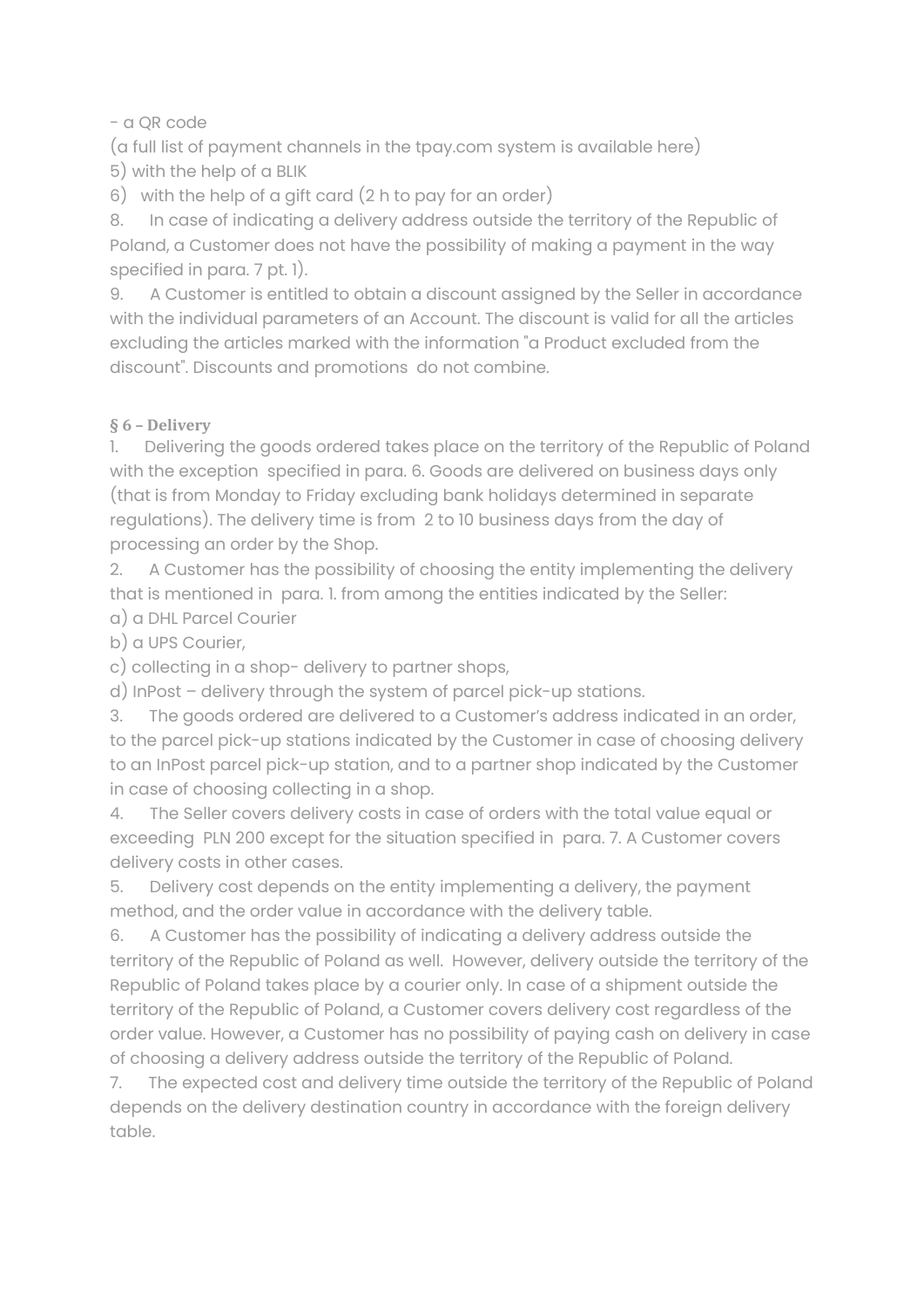8. Buyers outside the European Union can be additionally charged with customs duty. All and any information about customs duties and the rules for charging them as well can be obtained in local customs offices.

# **§ 7 – The right of withdrawal**

1. In accordance with the contents of Consumers' Rights Act of 30 May 2014 (Journal of Laws 2014, item 827) a Customer that is a Consumer who has concluded a remote agreement through the Shop can withdraw from it within 14 days without giving a reason. Simultaneously, the Shop makes it possible for Customers to withdraw from a remote sales agreement additionally within 30 days (independently of the statutory right).

2. Detailed information on the rules for withdrawing from an agreement on the basis of Consumers' Rights Act are to be found in annex no. 1 to the Regulations- "Information on withdrawing from an agreement".

3. A Customer can withdraw from an agreement submitting a statement of withdrawing from an agreement. The statement can be submitted with the use of the form whose template constitutes annex no. 2 to the Regulations.

# **§ 8 – Complaints and non-conformity of goods with the contract**

1. All and any complaints connected with using the Shop's Services can be filed to the address: SZOPEX- DUTKIEWICZ sp. z o.o. sp. k. Department of Complaints ul. Hozjusza 1r, 10-041 Olsztyn. The Shop guarantees considering each complaint within 14 days.

2. The answer to a complaint is sent to the email address provided by a Customer unless a Customer chooses another way of informing him about considering a complaint.

3. Szopex-Dutkiewicz sp. z o.o. sp.k. is liable as a seller towards a Customer who is a Consumer for physical and legal defects of a thing sold (a warranty) on the conditions and following the mode specified in the Civil Code Act of 23 April 1964 (uniform text, Journal of Laws of 2014, item 121, as amended). The Seller is obliged to deliver Goods without defects (in accordance with the regulations of Civil Code.

4. Reporting a defect by a Customer can take any form. In order to report a defect, it is recommended to describe a fault, report the chosen demand, and show the fact of having concluded a particular sales agreement. If it is necessary to assess the defect of the Goods, a Customer is obliged to deliver the faulty goods to the address: SZOPEX- DUTKIEWICZ sp. j. Department of Complaints ul. Hozjusza 1r, 11-041 Olsztyn.

5. In order to report the rights resulting from warranty, a Customer can make use of an exemplary complaint form or provide at least the following Personal data together with the complaint filed: the first name, surname, correspondence address, the Address of Electronic Mail, a telephone number, and the description of a complaint's object.

# **§ 9 – Personal data**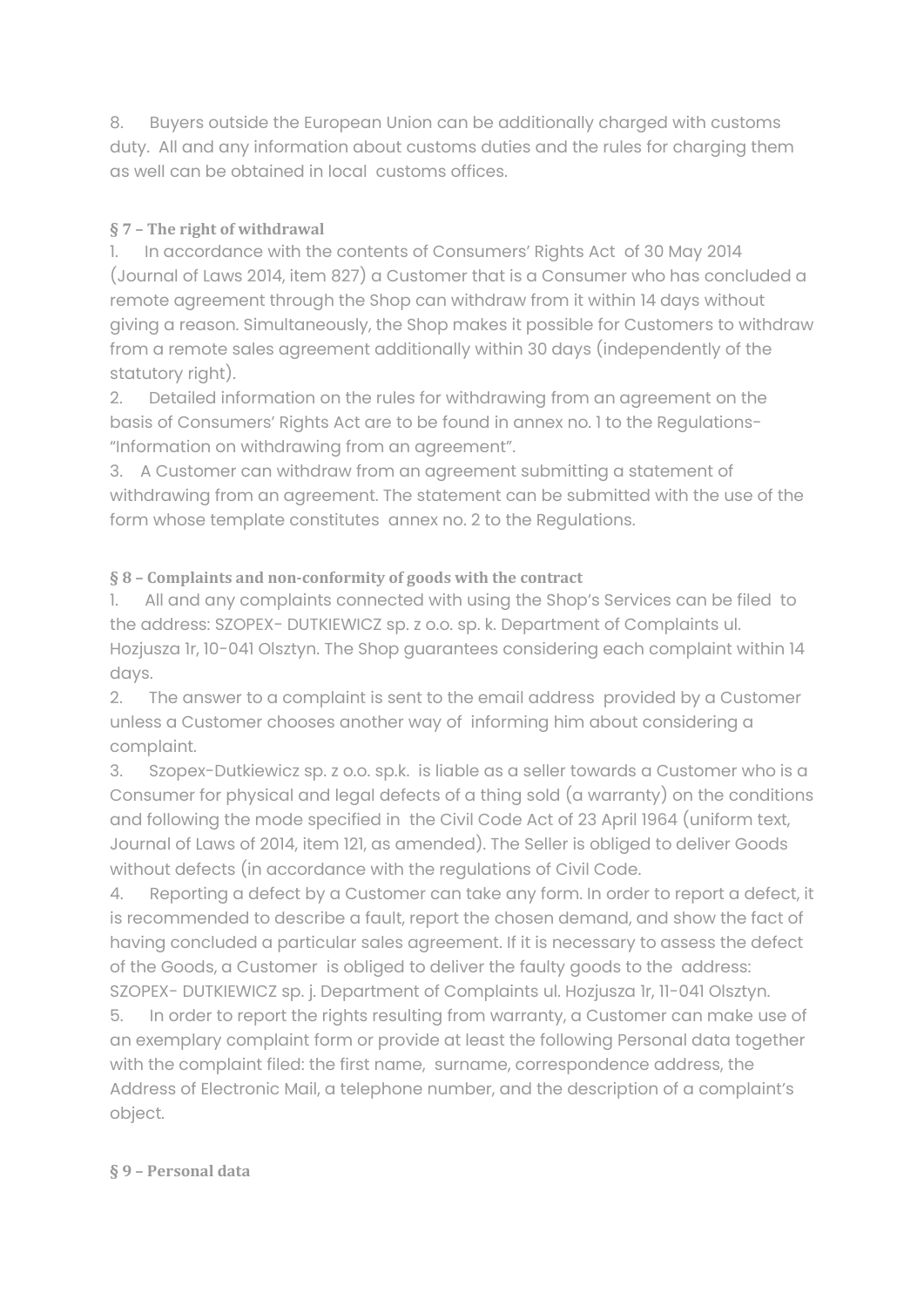1. On the basis of GDPR in connection with ARSE, the Service Provider, the administrator of data, has the right to process the Personal data of a User for using Services (an Account, an Order, a Newsletter, Viewing content, Chat), (accounting) settling the ordered Goods in accordance with the Regulations, considering complaints, pursuing claims resulting from payments for the ordered Goods, for archiving purposes as well, and for the needs of legally legitimate interests of the Administrator or a third person (described in the Privacy Policy in more detail).

2. The details of processing personal data (including information that is mentioned in art. 13 para. 1 of GDPR and Customers' rights connected with processing their Personal Data) are to be found in the Privacy Policy.

3. The Service Provider processes operational data (markings identifying a User in the Internet shop, IP address, information on making use of the Services) for the needs of improving the Shop, and for statistical purposes as well.

4. The Service Provider ensures the safety of processed Personal Data of a User. The Service Provider has implemented and uses the measures of physical, organizational, and technological protection that are necessary for ensuring the right level of safety for processing Personal data in connection with rendering the Services within the framework of the Shop. The Service Provider has implemented technical measures preventing obtaining and modifying Personal data sent electronically by unauthorized persons (authorization measures, the https protocol).

5. The Service Provider protects Personal data from access by third people and disclosure with the reservation that the obligation to disclose Personal data may result from legal regulations in specified situations.

6. Providing data is voluntary; however, it is sometimes necessary for rendering the Services in accordance with the rules specified in the Regulations.

7. The Address of Electronic Mail and the telephone number of the User can be used by the Service Provider for the needs of sending commercial information electronically after a User has given separate consent. The consent cannot be alleged or implied by a declaration of will of another content.

8. The Service Provider makes it possible for a User to use the Services within the framework of the Service anonymously or with the use of a pseudonym in case of the Services in which it is technically possible or customarily accepted.

9. In case of giving consent by a Customer who has purchased Goods in the Shop, the Seller will transfer Personal data in the form of an email address to Opineo sp. z o.o. with the registered office in Wrocław or to Ceneo sp. z o.o. with the registered office in Poznań in order to research opinions on the level of satisfaction with the purchase made.

§ 10 – Out-of-court ways of considering complaints and pursuing claims, and the rules for accessing these procedures. The ODR platform.

1. In case of a dispute with a seller, a consumer has the right to use out-of-court ways of considering complaints and pursuing claims as well.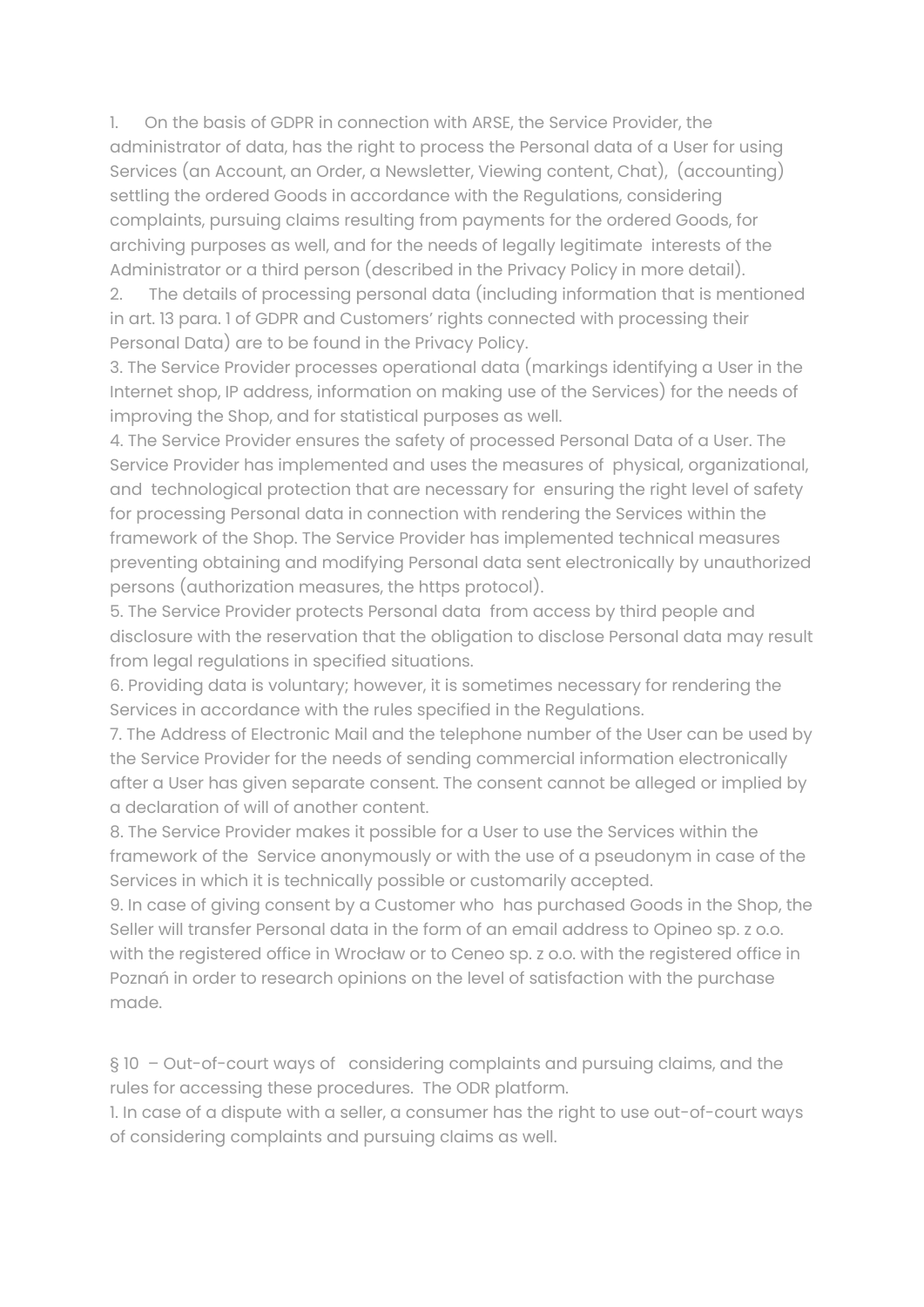2. In accordance with art. 36 of Trade Inspection Act of 15 December 2000 (Journal of Laws of 2016, item 1059 as amended) a province inspector takes action aiming at outof-court solution of a civil law dispute between a consumer and an entrepreneur by: a) making it possible to bring the parties' positions closer in order to solve the dispute by its parties or

b) presenting a proposition of solving a dispute to the parties.

3. In accordance with the content of art. 37 of Trade Inspection Act of 15 December 2000 (Journal of Laws of 2001, no. 4, item. 25 as

amended), permanent consumer arbitration courts at province inspectorates settle disputes over proprietary rights resulting from agreements concluded between consumers and entrepreneurs. The regulations of organization and

operation of Permanent consumer arbitration courts are specified by the Ordinance of the Ministry of Justice on specifying the regulations of organization and operation of permanent consumer arbitration courts of 25 September 2001 (Journal of Laws no. 113, item 1214).

4. Proceedings in the case of out-of-court consumer dispute's solving that are mentioned in para. 2 are initiated at a consumer's or an entrepreneur's request submitted to a province inspector having jurisdiction over the place of conducting business activity by the entrepreneur. The contact data of trade inspection province inspectors can be found on the website

http://www.uokik.gov.pl/wazne\_adresy.php#faq595.

5. Proceedings before a permanent consumer arbitration court that are mentioned in para. 3 are initiated following a request submitted to a trade inspection province inspectorate that is relevant locally. Request forms are available in the secretary office of each permanent consumer arbitration court and on the Internet website of trade inspection province inspectorates. The contact data of permanent consumer arbitration courts can be found on the website:

http://www.uokik.gov.pl/wazne\_adresy.php#faq596.

6. A consumer is also entitled to use an Internet system of dispute solution. A platform that makes it possible to settle disputes out-of-court between consumers and entrepreneurs electronically in case of a dispute resulting from an Internet sales agreement or an agreement on rendering services is to be found on

https://webgate.ec.europa.eu/odr/main/?event=main.home.show&lng=PL (the ODR Platform).

7. Additional information relating to out-of-court ways of considering complaints and pursuing claims, and the rules for accessing these procedures can also be found on the website

https://uokik.gov.pl/pozasadowe\_rozwiazywanie\_sporow\_konsumenckich.php.

#### **§ 11 – Personalized Goods**

1. Worldbox.pl makes it possible to buy some goods with an individual print custom made following a customer's order ("Personalized Goods"). The Goods which the possibility of making an individual print concerns are marked with the words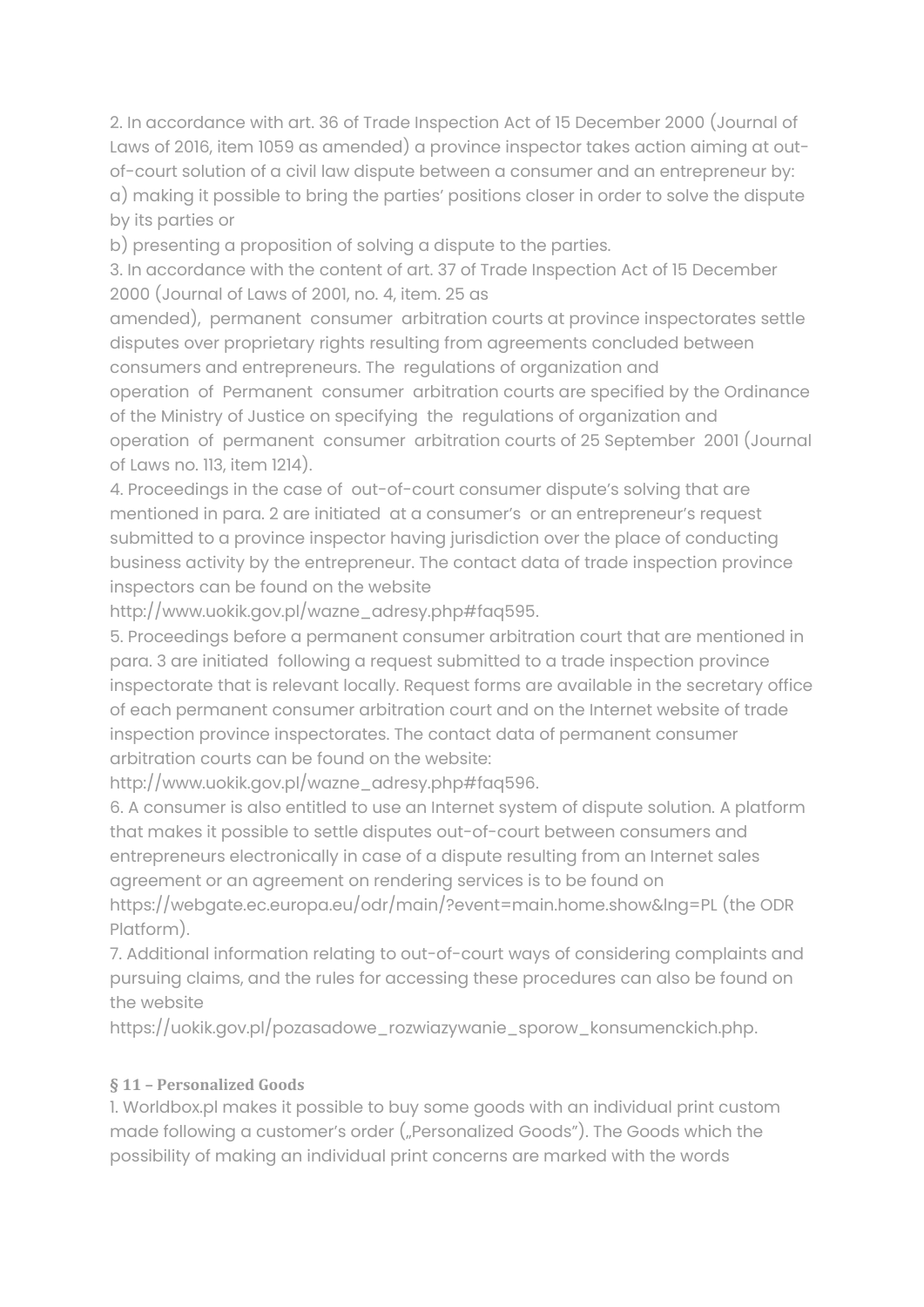"Personalized Goods," "an option of a print possible," "a print" or another similar phrase.

2. Personalized Goods can include a surname (a pseudonym) and a number chosen by a Customer from the range of 0-99. The data for making a print ought to be provided whilst submitting an order.

3. The Shop reserves the right to cancel an order if a Customer has indicated words that are insulting, offend the dignity of third persons or words that are commonly considered as vulgar as the content of a print.

4. The cost of making a print is indicated during placing an order, and added to the price of the goods' sales then.

5. The time of processing an order for personalized goods can be extended by 6 business days.

6. In case of ordering personalized goods, there is no possibility of paying cash when collecting (cash on delivery). Other payment ways specified in the Regulations are available.

7. On the basis of art. 38 pt. 3 of Consumers' Rights Act of 30 May 2014 (Journal of Laws of 2014, item 827 as amended), there is no possibility of withdrawing from the agreement (the return of goods) in the scope of personalized goods. A product with a print is not subject to exchange, either.

# **§ 12 – Newsletter service**

1. The Service Provider provides the Newsletter Service (constituting a service provided by electronic means) consisting of sending to an e-mail address and optionally also to a telephone number indicated by the Customer, commercial information about products, promotions, discounts, competitions, and events related to the activities of the Service Provider.

2. In order to conclude a contract for the provision of the Newsletter service, it is necessary for the Customer to perform the following actions:

1) Providing at least an e-mail address in the appropriate field and checking the checkbox to agree to receive commercial information.

2) Confirmation of the subscription to the Newsletter by the Customer by clicking the "confirm the entry" button which is located in an e-mail sent by the Service Provider to the available e-mail address.

3. The Newsletter service is provided at the Customer's request. The use of the Newsletter service begins with the confirmation of the subscription, referred to in paragraph 2 point 2.

4. Newsletter service is provided free of charge and for an indefinite period.

5. The customer has the option of subscribing to the Newsletter Service through a dedicated subpage ("Newsletter Registration Form") which is available as part of the Store and together with the entry to the Customer's Account or together with the completion of the Order Form.

6. Making an e-mail address available in the Newsletter Registration Form is necessary to provide the Newsletter service. Providing other Personal Data in the form is in the Customer's discretion. These data are used to adjust the content of the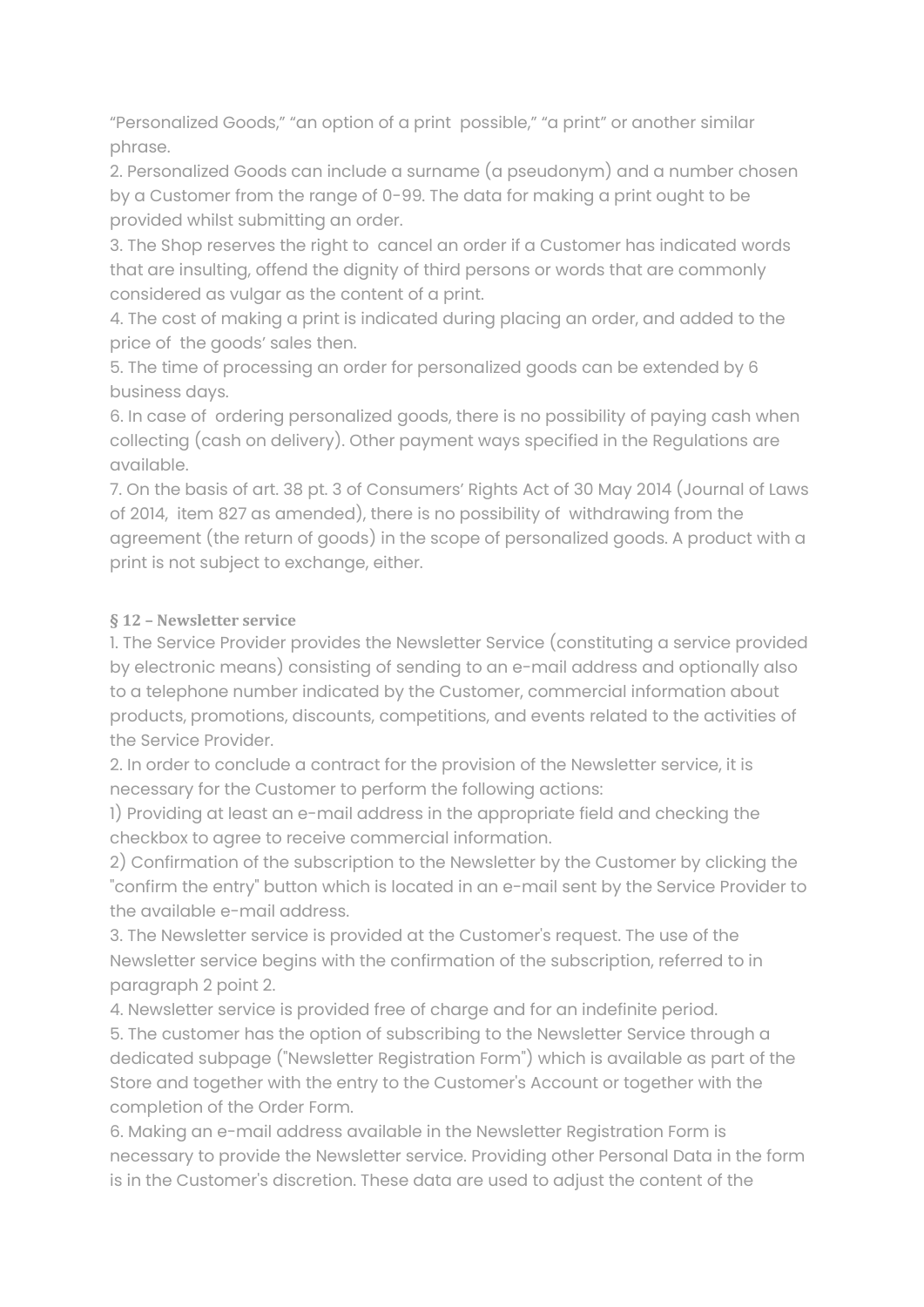Newsletter to the client's needs (eg by receiving information about promotions in the physical stores located in the nearest city indicated by the client).

7. If the Customer agrees to receive commercial information as a part of the registration form for services provided electronically to the Customer's Account or the Order, the Customer will receive (regardless of the information indicated in paragraph 6) also commercial information (including additional discounts and promotions) tailored to his interests and preferences (but not significantly affecting his decisions). 8. The Customer may also provide a mobile phone number for the Newsletter service. In this case, the Newsletter Service will be provided in the form of an e-mail and SMS. 9. The Customer may use the Newsletter Services in an anonymous manner. However, this is possible only if the e-mail address provided does not allow identification of the customer and, at the same time, the Service Provider does not have any other Customer Personal Data.

10. The customer may at any time (without giving any reason and incurring any costs) resign from receiving the Newsletter. For this purpose, the Customer may use the deactivation link contained in each e-mail received as part of the service provided, send an e-mail with information about resignation to the address of the Service Provider indicated in the Regulations or use the Newsletter functionality as part of the Customer's Account. Upon the resignation, the contract for the provision of the Newsletter service is terminated.

# **§ 13 – Final Provisions**

1. The conservation, security, and giving a Customer access to significant provisions of a sales agreement takes place through sending an order specification to an indicated email address.

2. A Customer can access these regulations at any time through a link placed on the Internet website https://worldbox.pl/en/. A Customer has also the right to download and print these regulations.

3. To all matters not settled herein, the provisions of the Polish law apply, in particular of:

a) the Civil Code of 23 April 1964 (Journal of Laws 1964 no.16, item 93 as amended); b) Consumers' Rights Act of 30 May 2014 (Journal of Laws of 2014, item 827).

4. SZOPEX- DUTKIEWICZ sp. z o.o. sp.k. reserves the right to change the regulations. All and any changes of the regulations will take effect within the term indicated by SZOPEX- DUTKIEWICZ sp. j., not shorter than 10 days from the day of making them accessible on the Internet website of the Shop. The changes cannot violate Customers' acquired rights.

5. The regulations will take effect within 10 days from the day of publishing them on the Internet website of the Shop.

Annex no.1 – Instruction on the (statutory) right of withdrawal from the agreement **THE RIGHT OF WITHDRAWAL**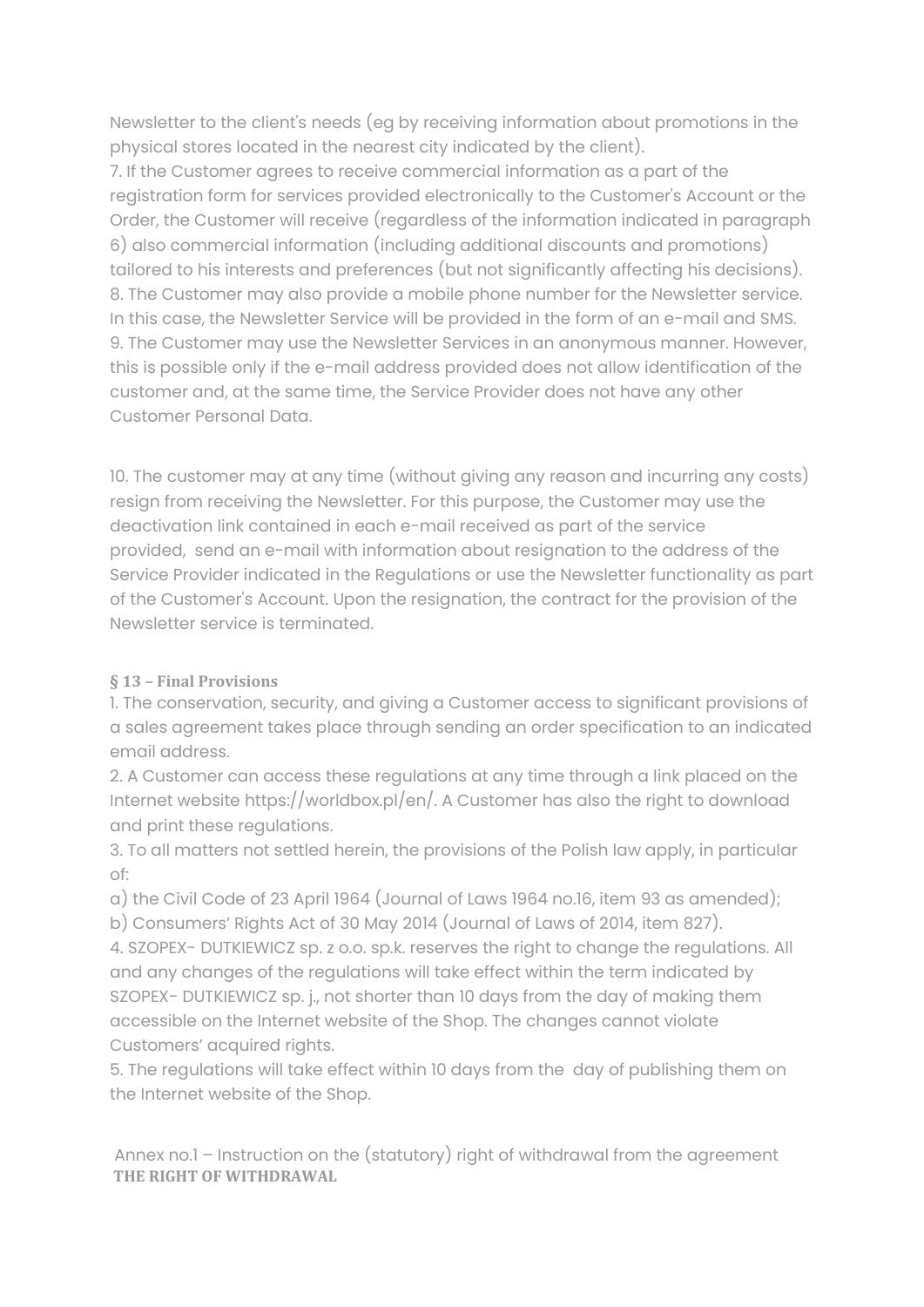You have the right to withdraw from this agreement within 14 days without giving any reason.

The term for withdrawing from the agreement expires after 14 days from the day on which You have come into the possession of a thing or a third person other than a carrier indicated by You has come into the possession of a thing.

In order to exercise the right of withdrawal from the agreement, You must inform us about Your decision to withdraw from this agreement by way of a clear statement (for example, a letter sent by post, fax or electronic mail) to the address that appears on the proof of purchase. You can use the template of a form of withdrawing from the agreement but it is not obligatory. In order to keep the deadline for withdrawing from the agreement, it is enough that You send the

information concerning exercising Your right to withdraw from the agreement before the expiration of a term for withdrawing from an agreement.

**THE EFFECTS OF WITHDRAWING FROM THE AGREEMENT**

In case of withdrawing from this agreement, we reimburse to You all the payments received from You including the costs of delivering the thing (with the exception of additional costs resulting from You choosing a delivery way that is different from the cheapest ordinary delivery way offered by us) immediately; in any case not later than 14 days from the day on which we have been informed about Your decision to exercise the right of withdrawal from this agreement. We will reimburse the payment with the use of the same payment ways which have been chosen by You in the initial transaction unless You have agreed to a different solution; in each case You will not bear any costs connected with the reimbursement.

If the payment way of "cash on delivery" has been chosen in the initial transaction, we will make the payment to a bank account number indicated by the Customer. We can refrain from the payment reimbursement until the moment of receiving the thing or until the moment of delivering us a proof of sending it back to us depending on which event takes place first.

Send or hand over the thing to us to the address appearing on the proof of purchase immediately, please, in any case not later than 30 days from the day on which You have informed us about withdrawing from this agreement. The deadline is kept if You send back the thing before the expiry of 30 days' period.

You will have to cover the direct costs of returning the thing.

You are liable for diminishing the value of the thing resulting from using it in a way other than it was necessary to state the character, features, and functioning of the thing only.

Annex no. 2 - A template of a form of withdrawing from the agreement I/We hereby inform  $(*)$  about my/our  $(*)$  withdrawal from the sales agreement on the following things:

No. Name/symbol Number Purchase Price

- 1
- $\overline{2}$
- 3
- $\Delta$